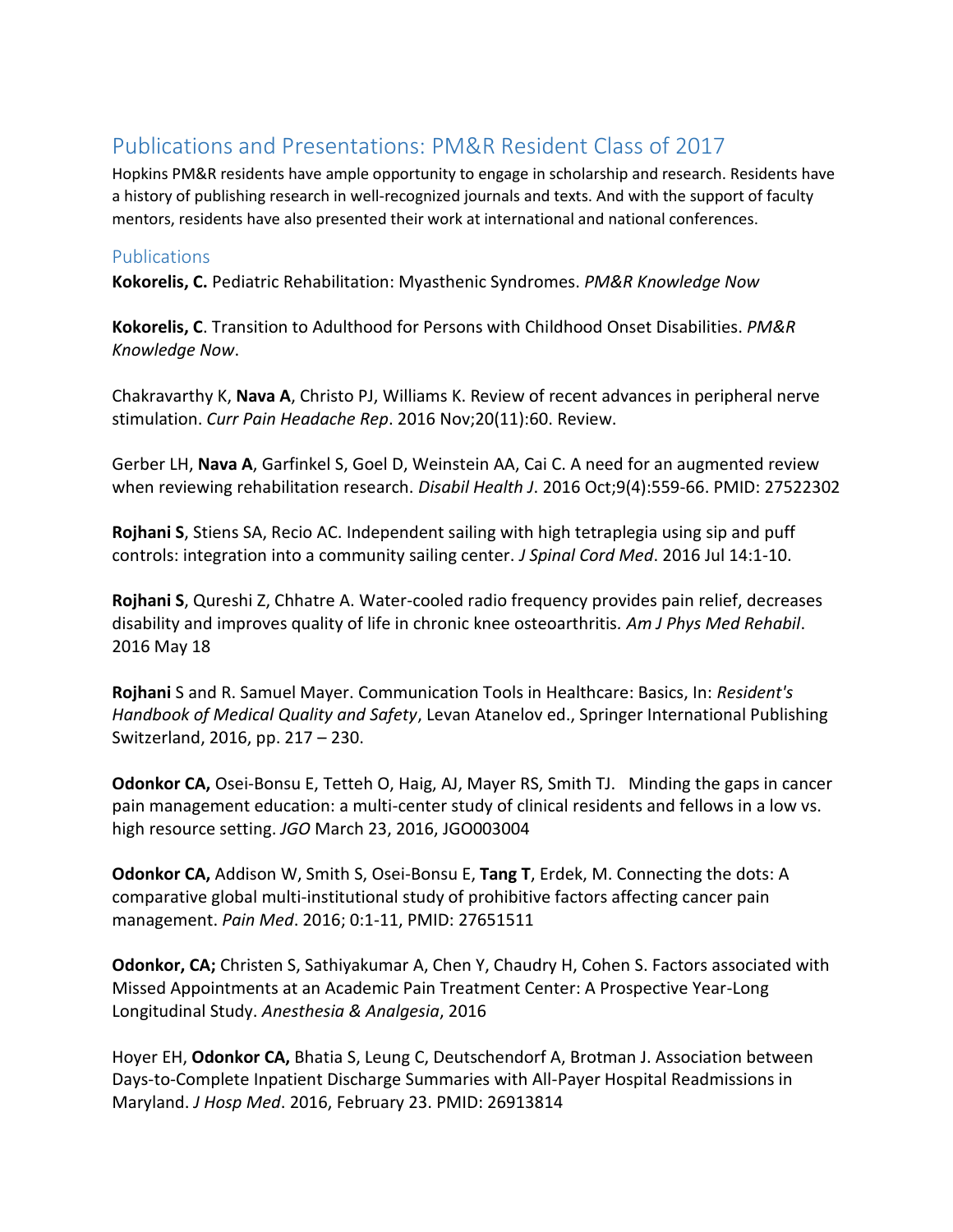**Odonkor CA**, Smith B, Rivera K, Chhatre A.Persistent Singultus Associated with Lumbar Epidural Steroid Injections in a Septuagenarian: A Case Report and Review. *Am J Phys Med Rehabil*. 2016 May 4.

**Odonkor CA**, Ann Sprankle L, **Rojhani S, Tang T, Yao A**, Hoyer EH. Towards reducing harms: designing a quality improvement project to improve pain management and outcomes among chronic pain and opioid users in an acute rehabilitation program. *PMR*. 2016 Sep;8(9S):S332. PMID: 27673271

**Odonkor CA**, Christian AB, Haig A. Searching for an oasis in a physiatry desert: a global survey of the disability training and education landscape of healthcare trainees in West Africa. *PMR*. 2016 Sep;8(9S):S321-S322. PMID: 27673238

Desai MJ, **Nava A**, Rigoard P, Shah B, Taylor RS. Optimal medical, rehabilitation and behavioral management in the setting of failed back surgery syndrome. *Neurochirurgie*. 2015 Mar; 61 Suppl 1:S66-76. PMID: 25456441

**Odonkor CA,** Hurst P, Kondo N, Makary M, Pronovost P. Beyond the hospital gates: elucidating the interactive association of social support, depressive symptoms, and physical function with 30-day readmissions. *Am J Phys Med Rehabil*. 2015, July 8, 94(7): 555-567. PMID: 25299530

Miller JE, Camacho-Soto A, **Odonkor CA**, Ferker S, Mukherjee D. Ethical concerns identified by physical medicine and rehabilitation residents. *PMR*. 2015 Apr;7(4):428-34. PMID:25890639

**Odonkor, C**., Inamoto, Y., Itoh, Y., Saitoh, E., Palmer, J. Residual Barium in the Pharynx after Swallowing: Two-dimensional Area does not Predict Actual 3D Volume. *Archives of Physical Medicine and Rehabilitation*, October 2015, Volume 96, Issue 10, Pages e1-e1

Desai MJ, Shkolnikova T, **Nava A**, Inwald D. A critical appraisal of the evidence for botulinum toxin type A in the treatment of cervico-thoracic myofascial pain syndrome. *Pain Pract*. 2014 Feb;14(2):185-95

**Odonkor, CA,** Hurst, P., Kondo, N., Makary, M., and Pronovost, P. Halting the Revolving Door: How a focus on Patient- and Community-Level Risks May help Curb Readmissions after Surgery. *Am J Med Qual*. 2014, August 7. PMID: 25104549

Thomas, J., **Odonkor, CA**, Holt, N., Latham, N., Brach, J., Leveille, S., Jette, A., and Bean, J. Reconceptualizing balance: attributes associated with balance performance. *Exp Gerantol*. 2014, June 14.PMID: 24952097

Desai MJ, Bean MC, Heckman TW, Jayaseelan D, Moats N, **Nava A.** Treatment of myofascial pain. *Pain Management*. January 2013, Vol. 3, No. 1:67-79. PMID: 24645933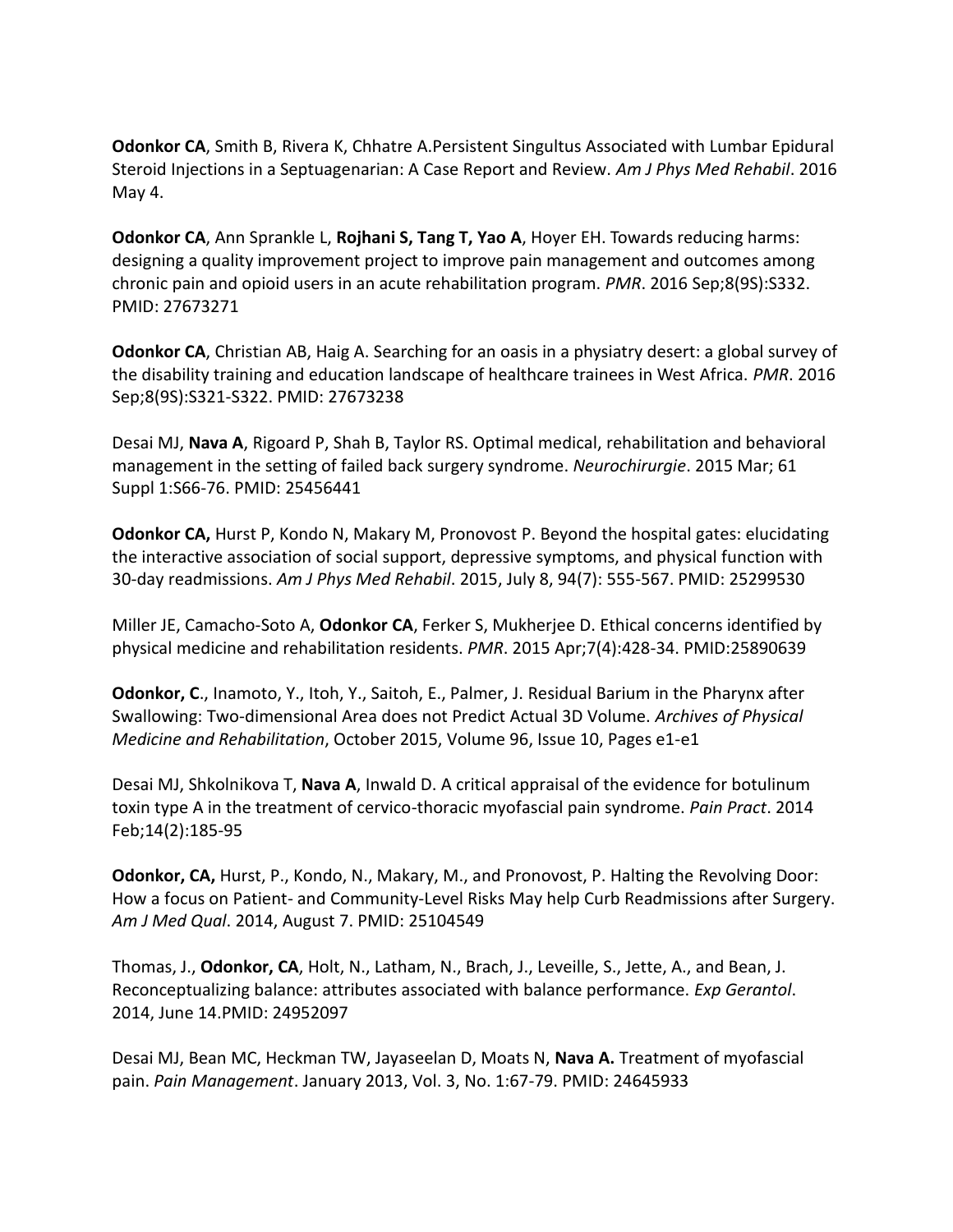**Odonkor, CA,** Schonberg, R., Fang, D., Shelley, K., Silverman, G., and Barash, P.A New Utility for an old tool: can a simple gait speed test predict ambulatory surgical discharge outcomes? *Am J Phys Med Rehabil*. 2013, Oct; 2 (10): 849-63. PMID 24051992 (AAP E. W Johnson Excellence in Research Writing Honorable Mention Award)

**Odonkor, CA**, Thomas, J., Holt, N., Latham, N., Brach, J., Leveille, S., Jette, A., and Bean, J. A comparison of straight and curved path walking tests among mobility-limited older adults. *J Gerontol A Biol Sci Med Sci*. 2013 May 8, PMID: 23657972

## Presentations

**Kuwabara A, Odonkor CA, Taftian D, Chhatre A.** Bilateral Intra-articular Cooled Radiofrequency Ablation for Atlanto-Axial Zygaphophyseal Joint Arthropathy: A Case Report. Presented at AAP 2017, Las Vegas, NV

**Odonkor CA**, Tannor-Adjei A, Asare C, Haig A. Establishing Physiatry Abroad: Novel use of A Decision Matrix Framework to Identify and Address Rehabilitation Medicine Training and Education Curricula Needs in sub-Saharan Africa. Platform Presentation Presented at the Annual Meeting of the Association of Academic Physiatrists, Las Vegas, NV, Feb. 2017

**Kokorelis C.** Prevalence of Bone-modifying drugs in a cohort of chronic SCI patients. Presented at the AAP 2016, Sacramento, CA

**Kokorelis C**. Prevalence of Bone-modifying drugs in a cohort of chronic SCI patients. Presented at ACRM 2016, Chicago, IL

**Odonkor CA**. Searching for an oasis in a physiatry desert: a global survey of the disability training and education landscape of healthcare trainees in West Africa. Poster Presented at AAPMR2016, New Orleans, LA. President's Citation Award

**Odonkor CA**, Addison W, Smith S, Erdek M. Connecting the dots: A comparative global multiinstitutional study of prohibitive factors affecting cancer pain management. Presented at the  $1<sup>st</sup>$ Annual Excellence in Diversity Symposium, Baltimore, MD, September 2016

**Odonkor CA**. Pejsa M, Hand M, Wegener S, Tompkins A, Burton E, Smith M, Campbell C. Whither the Twain Shall Meet: Insomnia and Distraction Analgesia. Presented at the American Pain Society, 34th Annual Scientific Meeting, in Palm Springs, CA, May 2015

**Odonkor CA**. Pejsa M, Hand M, Wegener S, Tompkins A, Burton E, Smith M, Campbell C. Does ethnicity associate with distraction analgesia effect in response to Capsaicin? Presented at the American Pain Society, 34th Annual Scientific Meeting in Palm Springs, CA, May 2015

**Odonkor CA**, Inamoto Y, Itoh Y, Saitoh E, Palmer, J. Residual Barium in the Pharynx after Swallowing: Two-dimensional Area does not Predict Actual 3D Volume. Presented at the